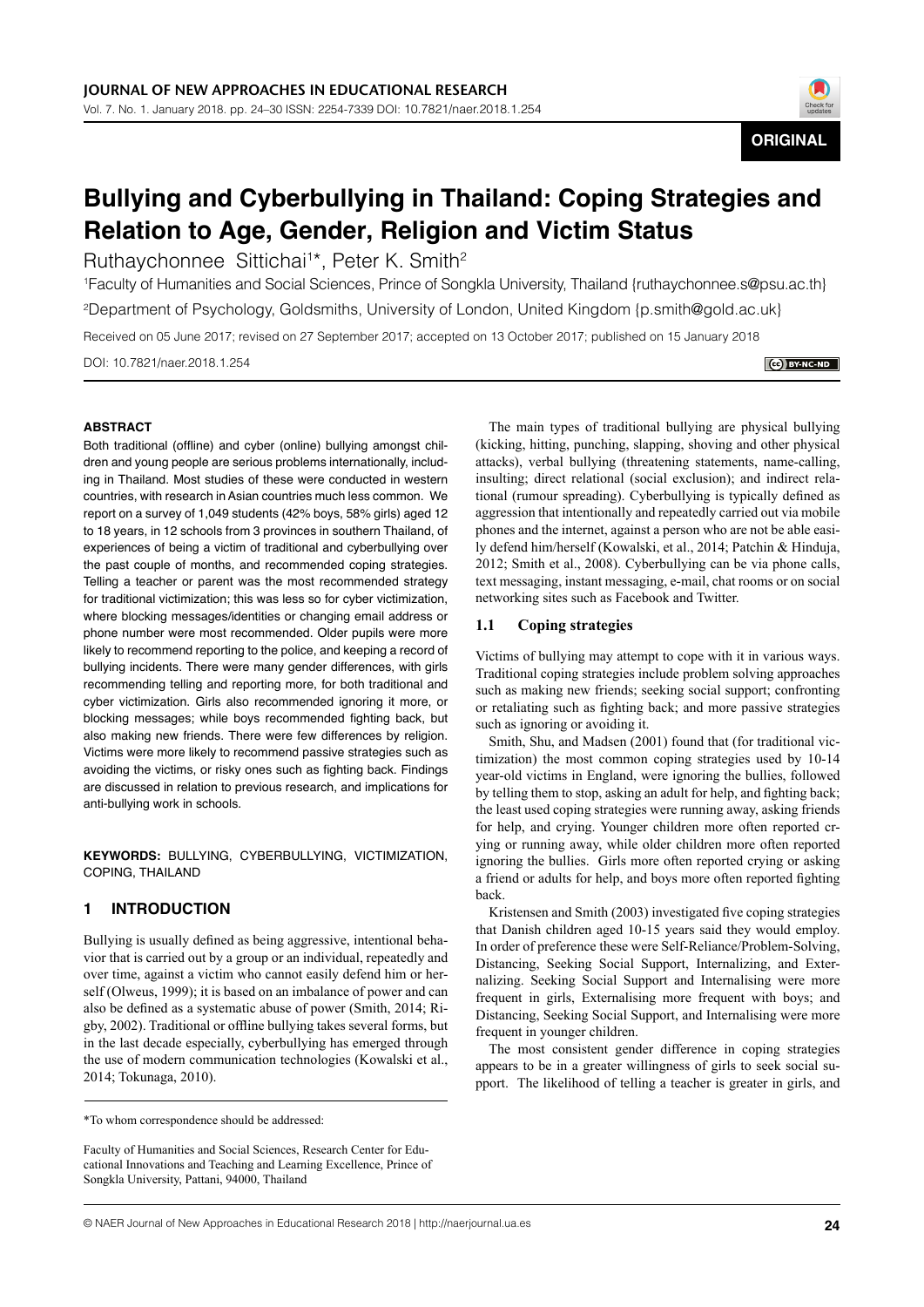also in younger pupils (Hunter & Boyle, 2004; Naylor, Cowie, & del Rey, 2001). This is true for cyber as well as traditional victims (Raskauskas & Huynh, 2015). Girls and younger children are more likely to talk about unpleasant situations online. This interacts with age: while girls remain more communicative at all ages if they are bullied online, boys become less talkative as they get older. Girls and older teenagers also tend to use more proactive coping strategies in situations of online bullying, sexual images, and privacy misuse (Vandoninck & Haenens, 2015).

Children and young people cope with cyberbullying in various ways (Raskauskas & Huynh, 2015). They may use traditional strategies (Riebel, Jäger, & Fischer, 2009), but many victims of cyberbullying use technology to solve the issue. In a sample from mainland China, Zhou et al. (2013) reported that 46% ignored/ did not react, 36% talked about the experience/sought help (of these, from classmates/friends 66%, parents 29%, siblings 28%, teachers 3%), 32% deleted the materials, 25% changed their online account, and 12% sought revenge.

Technical solutions can include avoidant coping behaviors such as changing the username or account ID, changing email address or phone number, unfriending on social media, and/or blocking messages or users (Aricak et al., 2008; Juvonen & Gross, 2008; Smith et al., 2008). Juvonen and Gross (2008) reported that 67% of participants in a US sample had blocked someone, 33% had removed the person from their friends list on the website, and 26% had changed their username or email.

In a Swiss study, Machmutow et al. (2012) suggested a different set of coping strategies for cyberbullying, including distant advice, assertiveness, helplessness, close support, and retaliation, based on a factor analysis of coping items. They found that over time, support seeking from peers and family was associated with reduced depression, while assertive coping strategies (such as finding and contacting the bully) were associated with increased depression. Vollink et al. (2013) described avoidance coping, optimistic coping, coping through emotional expression, depressive coping, social support seeking, palliative coping through confrontation, in a Belgian sample. They found that victims of cyberbullying who used more depressive coping internalized their feelings and did not take action to change the situation.

There has been limited comparison of the strategies used by pupils in response to traditional bullying compared to cyberbullying. However Slonje and Smith (2008) found that Swedish pupils were more likely to seek support by telling someone, for traditional bullying, than they were for cyberbullying, being especially less likely to tell teachers about the latter.

A few studies have looked at how coping strategies vary, by victim status. Bijttebier and Vertommen (1998) reported that with 9-13-year-olds in Flanders, Belgium, male victims scored higher on internalising coping strategies, compared with not involved male peers. Findings for female victims were less clear, with internalising strategies being high in female victims of direct bullying but not in female victims of social isolation.

The above studies were all carried out in western countries. Kanetsuna and Smith (2002) compared coping strategies approved of by English and Japanese secondary school students. Telling someone (teacher, parents or friends) was most recommended by English students, but less so by Japanese students, who rather favored direct action such telling the bullies to stop, or fighting back.

# **1.2 Studies on bullying and cyberbullying in Thailand**

There has been rather limited research on bullying and cyberbullying in South-East Asian countries, including Thailand. Sittichai and Smith (2015) reviewed studies up to 2014. There were several studies on prevalence of traditional bullying, and these generally found expected gender differences (boys more involved as bullies), and risk factors; there has been very little research on coping strategies. Two small-scale studies have been reported on coping with cyberbullying.

Sittichai and Tudkea (2015) reported qualitative research on cyberbullying behaviors, using semi-structured interviews with twenty seven victims and perpetrators. For coping with cyberbullying, some kept quiet, deleted or blocked others, responded or cyberbullied back, compromised, or stopped or cancelled access to social networking. They rarely dealt with cyberbullying by consulting their parents or relatives, but some consulted their close friends.

Promnork (2015) studied the coping strategies of pupils affected by cyberbullying, using a survey of internet usage among students of a Bangkok upper elementary school, and in-depth interviews with five victims of cyberbullying. When faced with problems, pupils tended to cope by using the simplest and quickest strategies, mainly avoidant strategies, which are often not the best. They did unfriend status on social networking; did not go to school or avoided meeting friends at school; deleted their profile pictures or text. This study found that once someone was told about the bullying, good relationships between family members and school personnel could help solve the problem.

The study here was carried out in the southern provinces of Thailand. These are somewhat distinct from the rest of Thailand in having a substantial Malay language population with Muslim religion, in contrast to the Buddhist religion which characterizes most Thai language speakers in the rest of the country. There have been considerable levels of violence in these provinces in recent decades. This sample therefore offered the chance to put in religion (as well as age and gender) as a demographic factor. Religion could be a factor, as Laeheem, Kuning and McNeil (2009) found that non-Muslim pupils in southern Thailand were more involved in traditional bullying perpetration, than Muslim pupils.

# **2 OBJECTIVES**

The objectives were (1) to examine what pupils thought were the best coping strategies for traditional and for cyber victimization, (2) to compare (where possible) recommended coping strategies for dealing with traditional victimization compared to cyber victimization, and (3) to examine how four factors were associated with these: (i) age, (ii) gender, (iii) religion, and (iv) victim/ non-victim status.

# **3 METHODS**

*Research design*: We used a cross-sectional survey, carried out in 2012. We assessed demographic information, ICT use, and experiences with bullying and cyberbullying, including recommended coping strategies. Data collection was done by the author with the help of experienced assistant researchers.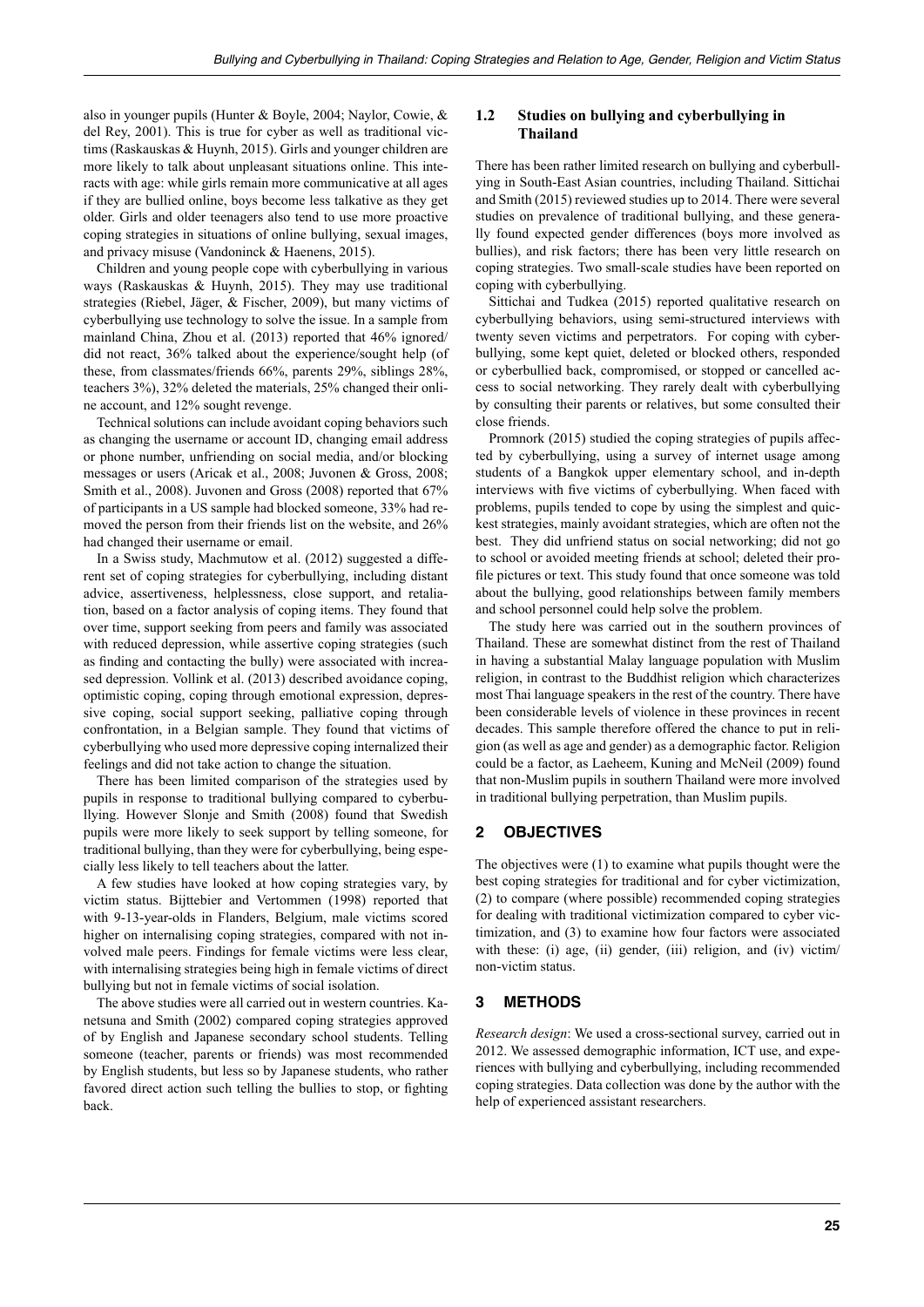*Context*: Data was collected from 12 secondary and high schools in Pattani, Yala, and Narathiwat provinces in southern Thailand. Four schools in each province were selected by random sampling and all schools agreed to participate.

*Sample*: Students aged 12 to 18 years (400 students from each province) were invited to participate. This initial sample of 1,200 fell to 1,183 who responded; this was the sample used in Sittichai (2014), who reported on prevalence data, and risk factors for being a victim. However after excluding participants with missing data in coping strategies, this fell to a final total of 1,049 adolescents used in this analysis.

Table 1 shows demographic characteristics of the sample by gender. The sample was approximately equally divided by age (12-15 years; 16-18 years) and gender, although with a somewhat higher proportion of girls. About two-thirds of the students were Islamic, but nearly one-third were non-Islamic (almost all of these were Buddhist, but for purposes of analysis 7 'other' non-Islamic students were added to this category).

*Instruments*: The students were given a questionnaire concerning demographic information (age, gender, religion), ICT use (ownership of mobile phones and smart phones, access to and use of the internet), and experiences with bullying and cyberbullying, including recommended coping strategies. The questionnaire was based on one used previously in England (Smith et al., 2008). It was translated into Thai and checked by back translation.

To ascertain victim status, standard definitions of bullying and cyberbullying were given in the information sheet at the start of the questionnaire:

*Bullying* is an action carried out by a group or individual that is repeated over time in order to hurt, threaten or frighten an individual with the intention to cause distress. It is different from other aggressive behavior because it involves an imbalance of power which leaves the victim defenseless.

*Cyberbullying* is a new form of bullying which involves the use of e-mail, instant messaging, chat rooms, websites, mobile phones or other forms of information technology to deliberately harass, threaten, or intimidate someone. Cyberbullying can include such acts as making threats, sending personal, racial or ethnic insults or repeatedly victimizing someone through electronic devices.

Students were then asked 'Have you been bullied at school in the past couple of months?' for traditional bullying (not including cyberbullying), and 'Have you been cyberbullied at school in the past couple of months?', both on a standard 5-point scale (never, it has only happened once or twice, two or three times a month, about once a week, several times a week). Traditional and cyber victims were scored as all those who answered that they had been bullied.

After this (and other questions) they were asked "What do you think are the best ways to stop 'traditional' bullying?', with 10 categories (see Table 2); and 'What do you think are the best ways to stop cyberbullying?', with 8 categories (see Table 3). Students could tick all categories that they thought applied, for these two questions. They also had the option of checking 'Other (please state)' at the end.

# **4 ANALYSES**

We first report descriptive statistics on ICT use and victim status. Then, chi-square tests were performed for choice of coping strategies, by traditional and cyberbullying victim status. Finally, multiple linear regression was used to compare coping strategy choice by four binary factors: age, gender, religion and victim/ non-victim status. Data management and analysis were performed by SPSS Version 17.

# **5 RESULTS**

#### **5.1 ICT use**

Most adolescents (87%) had their own private mobile phones and nearly half of them had a smart phone. Girls had comparatively higher smart phone ownership than boys. Almost all adolescents (98%) used the Internet, and over half accessed it at home.

### **5.2 Victim status**

Table 1 shows numbers of victims, and cyber victims. Altogether 15.9% were traditional victims and 15.1% were cyber victims. Boys were more often victims than girls for both traditional and cyber forms, but this was only significant for cyber victimization.

**Table 1.** Comparison of demographic characteristics between boys and girls

|                     |               | <b>Boys</b>       | <b>Chicas</b><br>$(n=605, 57.7\%)$ | <b>Girls</b><br>$(n=1049)$ | P-value |  |
|---------------------|---------------|-------------------|------------------------------------|----------------------------|---------|--|
| Age                 | $12-15$ years | $(n=444, 42.3\%)$ | Girls                              | 588 (55.9)                 | 0.732   |  |
|                     | $16-18$ years | $(n=605, 57.7\%)$ | Total                              | 454(43.6)                  |         |  |
| Religion            | Islam         | $(n=1049)$        | 711(68.0)<br>P-value               |                            | 0.240   |  |
|                     | Non-Islamic   | 150(34.0)         | 185(30.6)                          | 335(32.0)                  |         |  |
| <b>Victim</b>       | Yes           | 76(17.5)          | 89 (14.6)                          | 165(15.9)                  | 0.252   |  |
|                     | No            | 359 (82.5)        | 511 (85.2)                         | 870 (84.1)                 |         |  |
| <b>Cyber victim</b> | Yes           | 77(17.7)          | 79 (13.2)                          | 156(15.1)                  | 0.044   |  |
|                     | No            | 358 (82.3)        | 521 (86.8)                         | 429 (84.9)                 |         |  |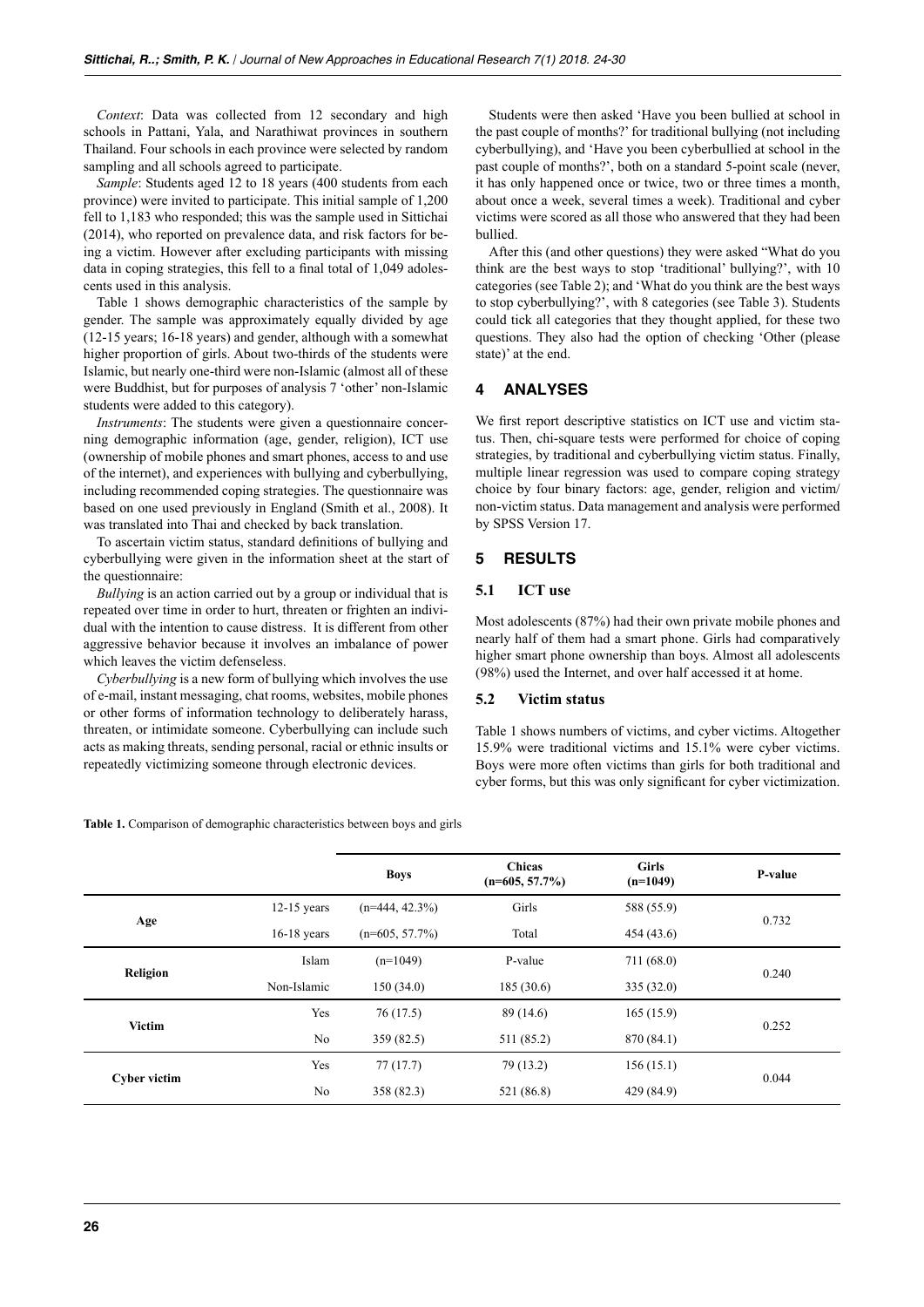# **5.3 Coping strategies for traditional and cyber victimization**

Tables 2 and 3 show the choice of the different strategies for traditional and for cyber victimization. Only 2% chose the option of checking 'Other (please state)' at the end, so this response is not considered further.

For traditional bullying, the most recommended strategy was telling someone (teacher/parent), followed by avoiding the bullies. Many also suggested asking them to stop, or ignoring it. For cyberbullying, two-thirds mentioned blocking messages/identities, and nearly half mentioned changing email address or phone number, followed by ignoring it.

**Table 2.** Recommended coping strategies for traditional bullying

| What are the best ways to stop<br>bullying? | Younger | Older  | <b>Boys</b> | <b>Girls</b> | Islamic | <b>Non-Islamic</b> | Victim | Non-<br>Victim | <b>Total</b> |
|---------------------------------------------|---------|--------|-------------|--------------|---------|--------------------|--------|----------------|--------------|
| Telling someone (teacher/parent)            | 337     | 267    | 201         | 410          | 430     | 181                | 100    | 507            | 617          |
|                                             | (57.3)  | (58.9) | (45.3)      | (67.9)       | (60.4)  | (53.9)             | (60.2) | (58.1)         | (58.7)       |
| Reporting to the police or other            | 166     | 159    | 113         | 215          | 227     | 100                | 41     | 286            | 340          |
| authorities                                 | (28.2)  | (35.1) | (25.5)      | (35.6)       | (31.9)  | (29.8)             | (24.7) | (32.8)         | (32.3)       |
| Asking them to stop                         | 251     | 199    | 198         | 258          | 313     | 142                | 71     | 381            | 464          |
|                                             | (42.7)  | (43.9) | (44.6)      | (42.7)       | (44.0)  | (42.3)             | (42.8) | (43.7)         | (44.1)       |
| Ignoring it                                 | 246     | 211    | 149         | 309          | 284     | 174                | 80     | 374            | 454          |
|                                             | (41.8)  | (46.6) | (33.6)      | (51.2)       | (39.9)  | (51.8)             | (48.2) | (42.9)         | (43.2)       |
| Fighting back                               | 120     | 103    | 131         | 90           | 134     | 89                 | 42     | 179            | 226          |
|                                             | (20.4)  | (22.7) | (29.5)      | (14.9)       | (18.8)  | (25.6)             | (25.3) | (20.5)         | (21.5)       |
| Keeping a record of bullying                | 116     | 114    | 86          | 146          | 147     | 84                 | 35     | 196            | 238          |
| incidents                                   | (19.7)  | (25.2) | (19.4)      | (24.2)       | (20.6)  | (25.0)             | (21.1) | (22.5)         | (22.6)       |
| Avoiding the bullies                        | 306     | 238    | 195         | 352          | 364     | 182                | 103    | 440            | 551          |
|                                             | (52.0)  | (52.5) | (43.9)      | (58.3)       | (51.1)  | (54.2)             | (62.0) | (50.5)         | (52.4)       |
| Sticking up for myself                      | 200     | 163    | 195         | 352          | 238     | 125                | 68     | 294            | 363          |
|                                             | (34.0)  | (36.0) | (43.9)      | (58.3)       | (33.4)  | (37.2)             | (41.0) | (33.7)         | (34.5)       |
| Making new friends                          | 78      | 63     | 71          | 69           | 92      | 47                 | 31     | 109            | 135          |
|                                             | (13.3)  | (13.9) | (16.0)      | (11.4)       | (12.9)  | (14.0)             | (18.7) | (12.5)         | (12.8)       |
| Staying away from school                    | 23      | 9      | 21          | 11           | 22      | 8                  | 8      | 24             | 32           |
|                                             | (3.9)   | (2.0)  | (4.7)       | (1.8)        | (3.1)   | (2.4)              | (4.8)  | (2.8)          | (3.0)        |

**Table 3.** Recommended coping strategies for cyber bullying

| What are the best ways to stop<br>cyberbullying? | Younger | Older  | <b>Boys</b> | <b>Girls</b> | Islamic | <b>Non-Islamic</b> | Victim | Non-<br>Victim | Total  |
|--------------------------------------------------|---------|--------|-------------|--------------|---------|--------------------|--------|----------------|--------|
| Telling someone (teacher/parent)                 | 211     | 158    | 129         | 244          | 242     | 131                | 46     | 321            | 387    |
|                                                  | (35.9)  | (34.9) | (29.1)      | (40.4)       | (34.0)  | (39.0)             | (29.3) | (36.4)         | (36.8) |
| Reporting to the police or other                 | 158     | 144    | 114         | 189          | 194     | 108                | 45     | 255            | 308    |
| authorities                                      | (26.9)  | (31.8) | (25.7)      | (31.3)       | (27.2)  | (32.1)             | (28.7) | (28.9)         | (29.3) |
| Asking them to stop                              | 171     | 123    | 139         | 159          | 206     | 91                 | 52     | 244            | 311    |
|                                                  | (29.1)  | (27.2) | (3.13)      | (26.3)       | (28.9)  | (27.1)             | (33.1) | (27.7)         | (29.6) |
| Ignoring it                                      | 243     | 181    | 155         | 271          | 274     | 152                | 76     | 347            | 430    |
|                                                  | (41.3)  | (40.0) | (34.9)      | (44.9)       | (38.5)  | (45.2)             | (48.4) | (39.4)         | (40.9) |
| Fighting back                                    | 87      | 62     | 87          | 60           | 94      | 53                 | 39     | 110            | 147    |
|                                                  | (14.8)  | (13.7) | (19.6)      | (9.9)        | (13.2)  | (15.8)             | (24.8) | (12.5)         | (14.0) |
| Keeping a record of offensive                    | 134     | 113    | 105         | 144          | 164     | 84                 | 42     | 204            | 246    |
| emails or texts                                  | (22.8)  | (24.9) | (23.6)      | (233.8)      | (23.0)  | (25.0)             | (26.8) | (23.2)         | (23.4) |
| Blocking messages/ identities                    | 357     | 333    | 251         | 443          | 463     | 231                | 97     | 590            | 708    |
|                                                  | (60.7)  | (73.5) | (56.5)      | (73.3)       | (65.0)  | (68.8)             | (61.8) | (67.0)         | (67.3) |
| Changing email address or phone                  | 268     | 229    | 151         | 352          | 354     | 149                | 89     | 410            | 505    |
| number                                           | (45.6)  | (50.6) | (34.0)      | (58.3)       | (49.7)  | (44.3)             | (56.7) | (46.5)         | (48.0) |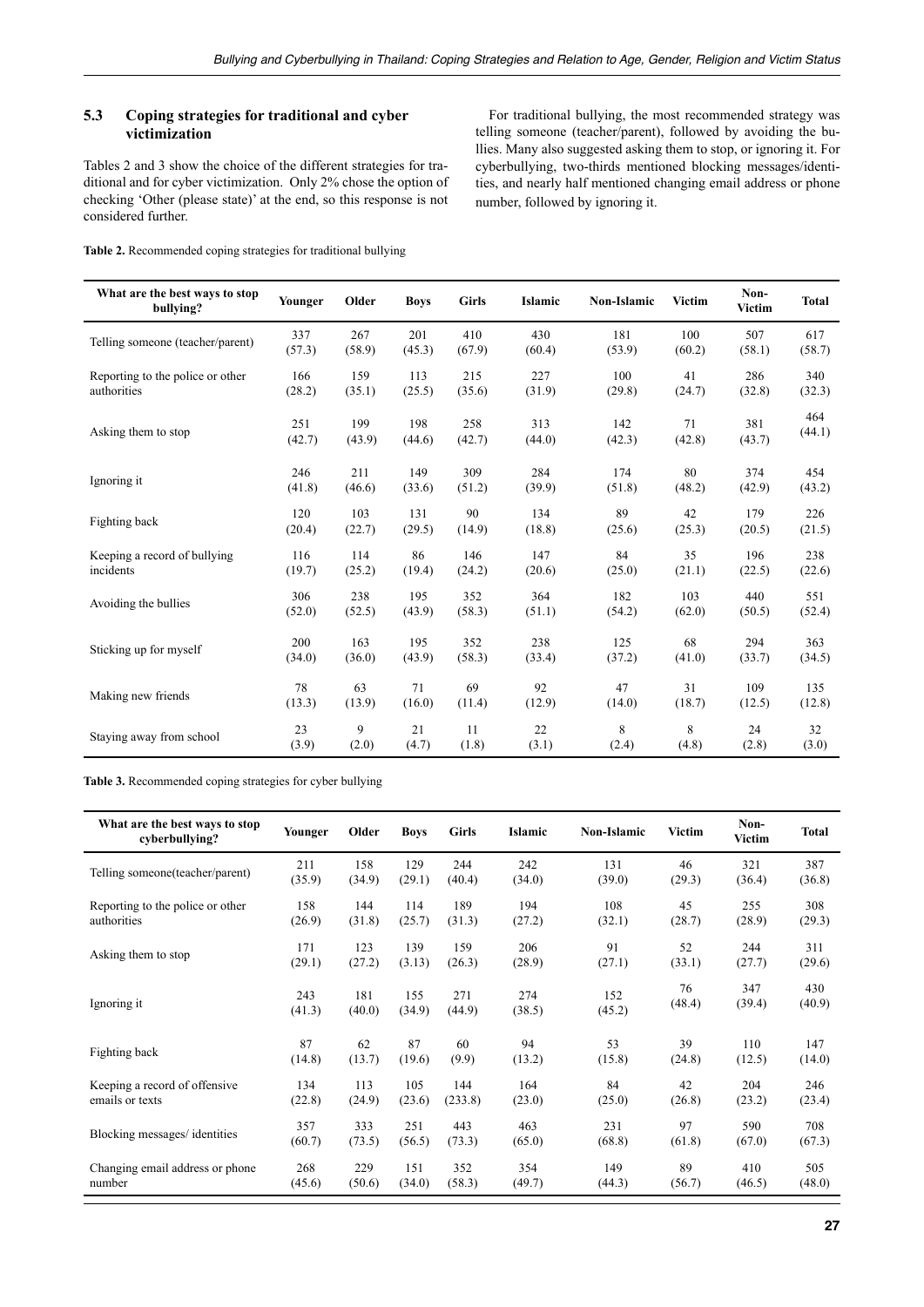## **5.4 Differences in coping strategies for traditional and cyber victimization**

Five of the strategy options for traditional and cyber victimization were identical (shown as the top five in Tables 2 and 3), and a sixth, on keeping a record, is closely corresponding. (The other strategies were more specific to the offline or online situation).

Choice of these 6 strategies options were compared for traditional and cyber domains, using chi-square 2x2 contingency tests. Three out of six comparisons were significant. Telling someone (teacher/parent) was more often recommended for traditional than cyber victimization,  $\chi^2_{(1)}$ =108.0, p<.001; this was also true of asking them to stop,  $\chi^2_{(1)}$ =52.3, p<.001; and fighting back,  $\chi^2_{(1)}$ =17.9, p<.001. However there was no significant difference for reporting to the police or other authorities,  $\chi^2_{(1)}$ =1.3, p=.254; ignoring it,  $\chi^2_{(1)}$ =2.0, p=.158; or keeping a record (of bullying incidents/of offensive emails or texts),  $\chi^2_{(1)}$ =0.8, p=.377.

### **5.5 Factors affecting coping strategies**

We examined the influence of four binary-coded factors (age, gender, religion, and victim/non-victim status) using multiple linear regression. The numbers and percentages by each factor are shown in Tables 2 and 3; totals vary slightly by factor, due to a few missing demographic values.

For the victim/non-victim comparisons, we used traditional victim/non-victim status for traditional coping strategies (Table 2); and cyber victim/non-victim status for cyber coping strategies (Table 3). Altogether (over 18 strategies in Tables 2 and 3) we found 4 significant age differences, 15 significant gender differences, 2 significant religion differences, and 4 significant victim/ non-victim status differences.

#### **5.6 Age differences in coping strategies**

For traditional coping strategies, there were two significant age differences. Older pupils, more than younger pupils, recommended reporting to the police or other authorities ( $t=2.35$ ,  $p=.019$ ), and keeping a record of bullying incidents ( $t=2.28$ ,  $p=.023$ ).

For cyber coping strategies, there were two significant age differences. Older pupils, more than younger pupils, recommended reporting to the police or other authorities  $(t=2.00, p=.046)$ , and blocking messages/identities (t=4.41, p<.001).

#### **5.7 Gender differences in coping strategies**

For traditional coping strategies, there were eight significant age differences. Five favored girls: they were more likely to recommend Telling someone (teacher/parent) (t=7.08, p <. 001), Reporting to the police or other authorities ( $t=2.35$ ,  $p=.019$ ), Ignoring it (t=3.14, p=.002), Avoiding the bullies (t=4.70, p<.001), and Sticking up for myself without fighting  $(t=2.24, p=.025)$ . Three favored boys: they were more likely to recommend Fighting back (t=5.58, p<.001), Making new friends (t=2.03, p=.043), or Staying away from school ( $t=2.38$ ,  $p=.018$ ).

For cyber coping strategies, there were seven significant age differences. Five favored girls: they were more likely to recommend Telling someone (teacher/parent) ( $t=3.64$ ,  $p<.001$ ), Reporting to the police or other authorities ( $t=1.98$ ,  $p=0.048$ ), Ignoring it  $(t=3.54, p<.001)$ , Blocking messages/identities  $(t=5.77, p<.001)$ , and Changing email address or phone number (t=7.95, p.001). Two favored boys: they were more likely to recommend Asking them to stop (t=1.98, p=.048), or Fighting back (t=4.14, p<.001).

## **5.8 Religion differences in coping strategies**

For traditional coping strategies, there were two significant religion differences. Non-Islamic, more than Islamic, pupils, recommended Ignoring it ( $t=4.01$ ,  $p<.001$ ), and Fighting back  $(t=2.50, p=.013)$ .

For cyber coping strategies, there were no significant differences by religion.

#### **5.9 Victim/non-victim status differences in coping strategies**

For traditional coping strategies, there was one significant victim/ non-victim difference. Traditional victims, more than non-victims, recommended avoiding the bullies ( $t=2.97$ ,  $p=.003$ ).

For cyber coping strategies, there were three significant victim/ non-victim differences. Cyber victims, more than non-victims, recommended ignoring it ( $t=2.10$ ,  $p=.036$ ), fighting back ( $t=3.90$ ,  $p$ <.001), and changing email address or phone number ( $t=2.83$ , p=.005).

### **6 DISCUSSION**

The data on experiences of traditional and cyber bullying showed that these were not uncommon, with significant minorities being involved, around 15% for both traditional bullying and cyberbullying. This study provides new data on what coping strategies were seen as best for traditional and cyberbullying, among adolescents in the southern provinces of Thailand; and factors affecting the choice of strategies. The range of strategy options in the questionnaire appeared satisfactory, in that all (apart from Staying away from school) were chosen by over 10% of respondents, and the option to fill in additional strategies was only taken by around 2%.

For traditional bullying, the most common recommended strategy was to Tell someone (teacher or parent). This was significantly less common for cyberbullying. A lesser willingness to tell adults about cyber victimization than traditional victimization has been reported in other studies (Slonje & Smith, 2008). At least in this historical period as ICT changes so fast, adolescents seem to have less confidence in an adult's ability to understand and act constructively in the cyber domain. Nevertheless the relatively high figure for telling are encouraging, as seeking help by telling someone has often been found to be an effective response in western studies, for cyberbullying as for traditional bullying (Machmutow et al., 2012; Smith et al., 2004). The effectiveness does depend on the adult told, responding in an effective and consistent manner. In this respect more parent education, and clear school policies on bullying, are important steps to take in Thailand (Amaraphibal, 2016).

Other common strategies recommended for traditional bullying were Avoiding the bully, Asking them to stop, and Ignoring it. These might all be reasonable strategies, depending on the circumstances. Asking them to stop, and also Fighting back, were less recommended for cyberbullying. Uncertainty of who the perpetrator is, or the diffusion of perpetration in cyberbullying through passing on or repeated viewings of hurtful material (Slonje, Smith & Frisén, 2012) could make Asking them to stop a more awkward strategy, while Fighting back, at least in the physical sense, is also less feasible in the cyber domain.For cyberbullying however the most common suggested responses were Blocking messages/identities of bullies, or Changing email addresses or phone numbers. These can be effective in the short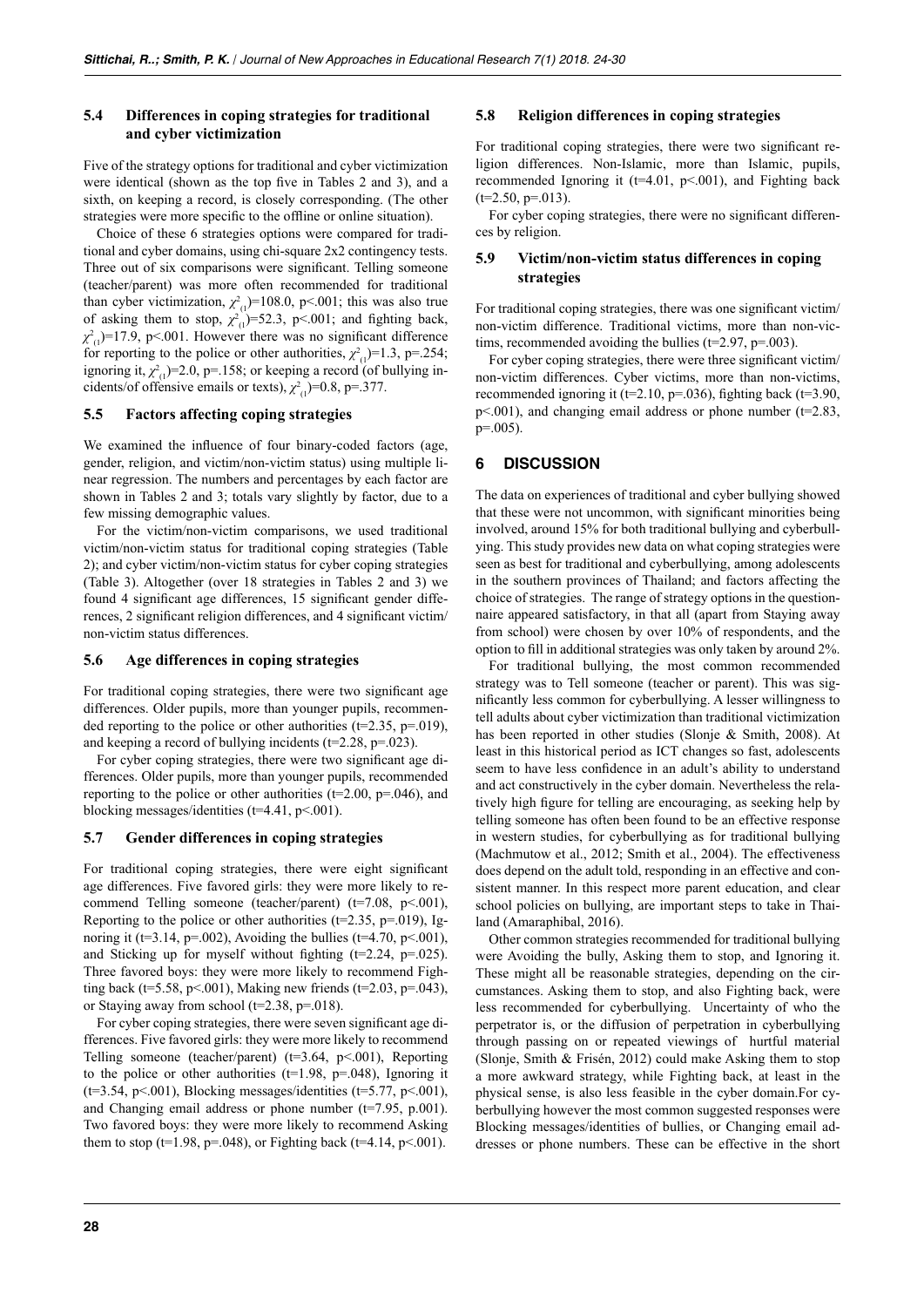term, but are unlikely to be effective in the longer term or in changing behavior of cyberbullies. From the point of view of action by the school, Ang (2015) discusses both general empathy training and modifying beliefs supportive of aggression, and more specific guidelines for internet behavior, as useful approaches.

Age changes in the recommended strategies were, on the whole, modest. This may reflect that all the pupils were already at secondary school and in adolescence; previous studies reporting large age changes have generally also included pre-adolescent children. Nevertheless older adolescents in this study were more ready to Report to the police or other authorities, for both traditional and cyberbullying. This might reflect both greater confidence in approaching more distant adults (other than parents and teachers), and also more awareness of the legal implications. Older adolescents were also more likely to recommend Keeping a record of bullying incidents (traditional) and Blocking messages/ identities (cyber), both perhaps aspects of competence increasing with age.

In contrast to age, there were large gender differences, found in almost all strategies. Girls were more likely to Tell someone (teacher/parent) and Report to the police or other authority, for both traditional and cyber victimization. Greater willingness to tell someone about bullying has been one of the most consistent findings regarding coping strategies in western studies (Naylor et al., 2001), and this is clearly true of this Thai sample as well. Similarly boys' greater inclination to Fight back has been reported in western studies (Smith et al., 2001) and is replicated here in Thailand.

Other gender differences suggest some new avenues of investigation. For cyber victimization, girls in this sample were more likely than boys to recommend both Blocking messages/identities, and Changing email address or phone number; these were both popular strategies but substantially more so for girls. Perhaps girls (more likely to be smart phone owners in this sample) felt more competent about doing such actions; and/or perhaps they might be more effective for the kinds of relational bullying more common in girls (Besag, 2006). Similarly girls were more likely to recommend Ignoring it (both traditional and cyber) and this might be more effective for relational bullying than for the physical bullying more common in boys.

One strategy boys recommended more for traditional bullying was Making new friends. Although this difference was relatively small, it does (unlike Fighting back) represent a probably more constructive strategy. Staying with friends can be a protective factor, most obviously for face-to-face bullying (Fox & Boulton, 2006). For pupils who might find it difficult to make new friends in this way, peer support schemes (including befriending schemes), used with some success in western countries (Cowie & Smith, 2010), and might also be useful in Thai schools.

So far as we are aware, religion has not been considered previously in relation to coping strategies. This particular sample included both Islamic and (almost entirely) Buddhist samples. At the time of the study, Islamic and Buddhist pupils were educated in separate schools. We had no expectations of differences, as both Islam and Buddhism preach non-violence, but a previous study in the same southern provinces (Laeheem et al., 2009) had found non-Muslim pupils more involved in traditional bullying perpetration, than Muslim pupils. In fact, there were very few differences by religion, and none for cyber victimization; but for traditional victimization, Non-Muslim pupils were more likely to recommend Ignoring it, and Fighting back. Although significant, the differences are relatively small, and unless replicated it may be premature to hypothesize reasons for these findings.

Finally, some differences were found between strategies recommended by victims, and non-victims. Here, it might be supposed that victims might think of less successful strategies, such as internalizing ones (Bijttebier & Vertommen, 1998). We found that indeed victims did favor Avoiding the bully for traditional bullying, and Ignoring it, Changing email address or phone number, and especially Fighting back, for cyberbullying. There is some evidence that these mainly rather passive strategies are less successful (Machmutow et al., 2012), and while fighting back is not passive, it is unlikely to be successful given the power imbalance normally found in cases of bullying. These findings do suggest the importance of social skills training and assertiveness training for likely victims of bullying, so that they can adopt more active strategies (such as telling someone, keeping a record of bullying incidents, making new friends) (Fox & Boulton, 2006; Scheitauer et al., 2012). This should of course not detract from the responsibilities of others (school, teachers, and peer group) in preventing bullying.

Some limitations of this study should be noted. First, all the data is self-report. Self-report data is very commonly used in studies of bullying, and has the advantage that pupils know best about their own experience. However there is some danger of self-serving bias, for example being reluctant to admit to bullying, or to aspects of victimization (such as possibly being called gay, in this study). Peer nominations can be an excellent method for looking at correlates of bully or victim role, although not so feasible for larger-scale studies.

Secondly, the students were asked about which strategies they thought best to use. This may be different from strategies they would actually use, which was not asked about. Nevertheless, their opinions about strategies has its own intrinsic interest as an indicator of how they think about coping with victimization, should it happen – a question which all students can answer, irrespective of their recent victim status.

Third, the option of neither telling someone put teachers and parents together, but did nor specifically mention friends. In future these different possibilities should be separated. Especially for cyber victimization, pupils may be more willing to tell friends but less willing to tell teachers (Slonje & Smith, 2010; Zhou et al., 2013).

## **7 CONCLUSIONS**

This study showed that the numbers of adolescents bullied (traditionally or cyber) in southern Thailand is sufficient to be of concern. It has provided new data on the range of coping strategies pupils think best to use, with a direct comparison of many strategies between traditional and cyberbullying. While some findings are similar to those in western countries, others are distinct. Some gender differences may provide important leads for tailoring internet safety programs (for example, safe practices in social networking use; and importance of peer support in coping with being bullied). The findings on religion are new as well, although would need to be replicated given the small effect sizes here.

Bullying can have very serious consequences, even suicide, as has appeared in many news reports in Thailand as well as other countries (Amaraphibal, 2016). Just as in other countries, Thai adolescents use a range of possible coping strategies, some more optimal than others. An encouraging finding of this study was the large proportion of pupils who recommended telling someone if bullied, and this needs to be built upon by teachers and parents. Besides helping bullied students develop good coping strategies,